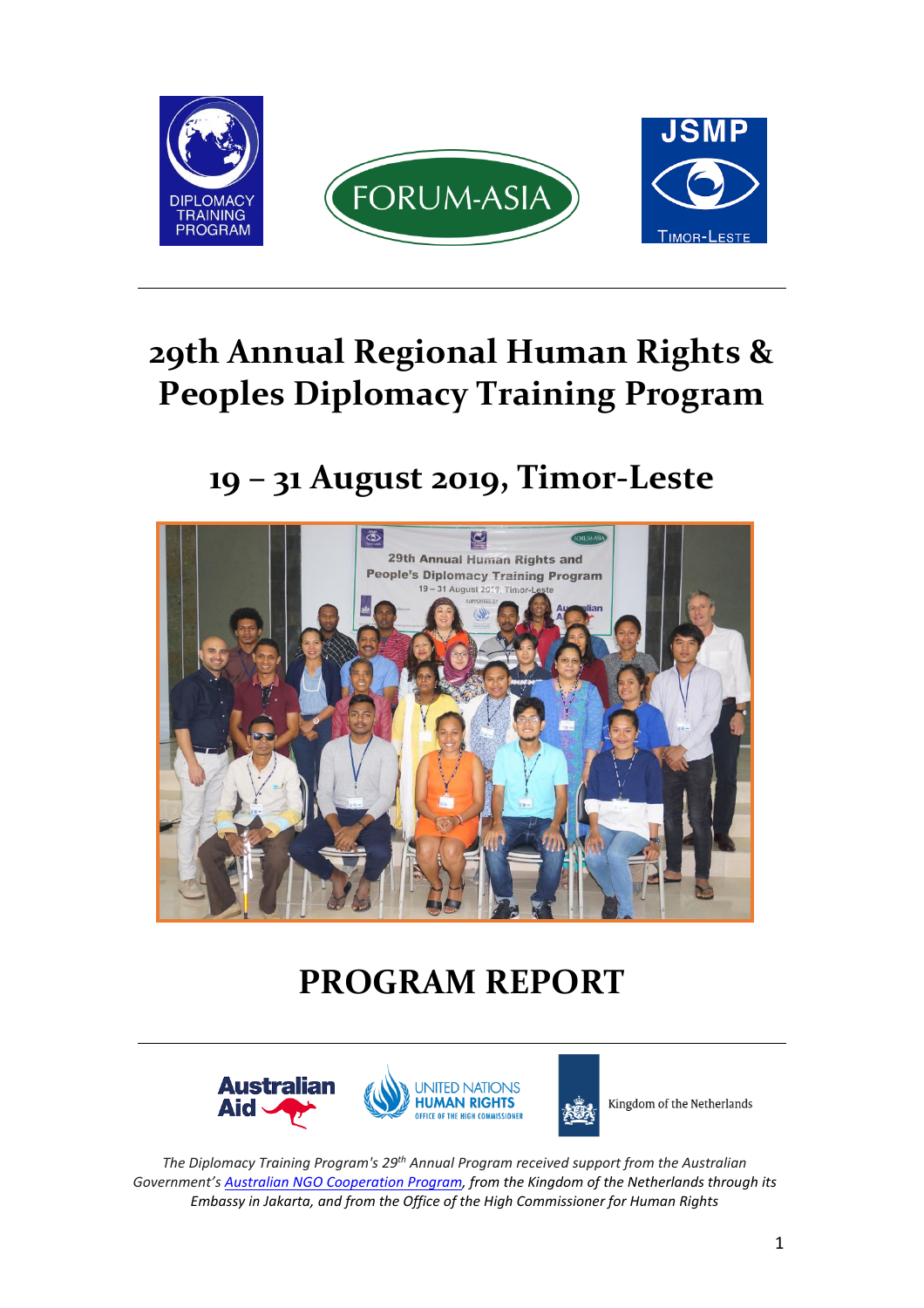### **1. Executive Summary**

DTP's 29th Annual Regional Human Rights and Peoples' Diplomacy Training Program (Program) was organised in Timor-Leste from August 19-31 in partnership with JSMP and Forum-Asia. This year's program coincided with the 20th anniversary of Timor-Leste's vote for independence. The vote, under UN supervision, was an inspiring achievement, made possible through effective international solidarity and skilful advocacy using international law and mechanisms – the focus of this program.

There were 25 participants in the program from 11 countries from Fiji and PNG through to Bangladesh and Sri Lanka working on a wide range of human rights issues – selfdetermination, "disappearances", LGBT+, environmental issues, disability, the rights of migrant workers and Indigenous peoples. There was strong representation from civil society in Timor Leste.

Program highlights included sessions with DTP's Founder and Patron, José Ramos-Horta, Professor Virginia Dandan, Chris Sidoti, Bella Galhos and Kerry Pither, Pat Walsh, Fernando da Costa, Anjet Lanting and Yuyun Wahyuningrum. There was a special session with Ian Martin, who led the UN mission that supervised the independence referendum 20 years ago.



The two-week long program was held in Dili and in Balibo – the town where five Australian & NZ journalists were killed as they documented the invasion of Timor-Leste in 1975. It was a good place to learn about video advocacy for human rights with WITNESS trainer Arul Prakkash.

Participants learnt about human rights and the UN system, and from the Timorese struggle for self-determination and human rights – with a field visit to the converted prison that hosts the Centro Nacional Chega! International participants were visibly moved by the stories of survivors and inspired by how the Timorese continued advocacy in a very repressive environment, working with their friends in the democracy movement in Indonesia, to secure their right to self-determination.

DTP and its partners thank the trainers for their pro bono contribution – and the main funders of the program – the Australian government and the Netherlands government – and New Zealand for enabling Pacific participation.This report draws on the participant evaluations, provides a description of the program and makes recommendations in relation to future programs.

*…. aside from all the knowledge and skills we have acquired, it's the intangible stuff such as cammaraderie among participants that made the training very effective.<sup>1</sup>*

<sup>1</sup> This and other quotes in the report are taken from participant evaluations completed at the end of the workshop unless otherwise indicated. Copies of the transcribed evaluations are available on request.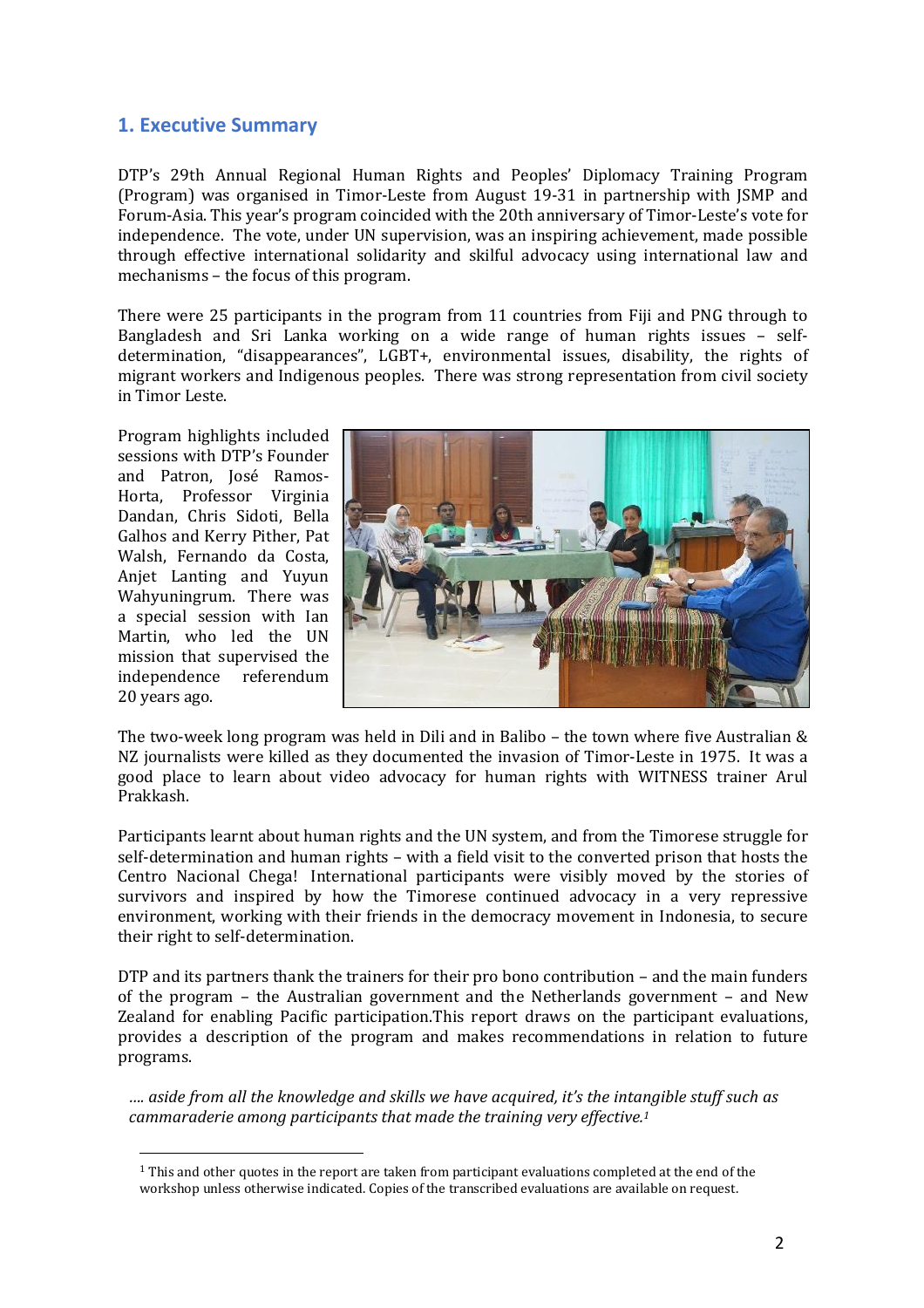## **2. Program Objectives**

This program is the longest running human rights capacity building program in the region, investing in the region's diverse movements for human rights and the individuals that drive them. It recognises the role that training can play in enhancing the effectiveness of advocates and advocacy, and the value of building support networks among advocates. The purpose of the annual regional human rights and peoples' diplomacy training program is to enhance the effectiveness of civil society representatives working to promote and protect human rights across the Asia-Pacific region. Each year, DTP works with its partners to select the right participants, who will then go back to their movements and organisations and continue their work for human rights.

Principal objectives of the program were –

- To develop the knowledge, skills, strategies and confidence of advocacy to engage in strategic advocacy with government and others to address human rights issues
- To build the effectiveness and networks of civil society advocates in Timor-Leste and the Asia-Pacific region working together to protect and promote human rights

### **3. Program Description**

*I loved this program. It is one of the best thing that has happened to me. I will use this in the future to develop me as a person and the lives of others.*

The program opened in Dili, Timor-Leste on August 18<sup>th</sup>, with a panel of Timorese activists reflecting on the struggle for selfdetermination and efforts to secure justice for the victims of human rights violations 20 years after the vote for independence in the UN supervised popular consultation.

**Introductions and scene-setting –** The participants were welcomed to the program by DTP's Patrick Earle and JSMP's Casimiro dos Santos, who also provided some of the context, background and rationale for the program. After introductions the participants shared their expectations for the program.

#### **SOME EXPECTATIONS**

Human Rights standards & mechanisms

Monitoring Human **Rights** 

Contemporary Human Rights issues

Implementing Human Rights at community level

Human Rights documentation

SDGs and Human Rights

Networking & building solidarity

Advocacy and diplomacy skills

Learning from the experience of others

Learning from local context of Timor-Leste

Protection of Human Rights defenders

#### **Introduction to Human Rights; Economic Social and Cultural Rights and Human Rights in Development and the SDGs** *– Professor Virginia Dandan*

Participants discussed some of the concerns and issues facing their communities through a human rights lens – identifying the human rights principles/standards which are not being respected. Key principles of human rights – universal and inherent, inalienable, indivisible, interrelated and interdependent, were discussed in context of the issues identified by participants.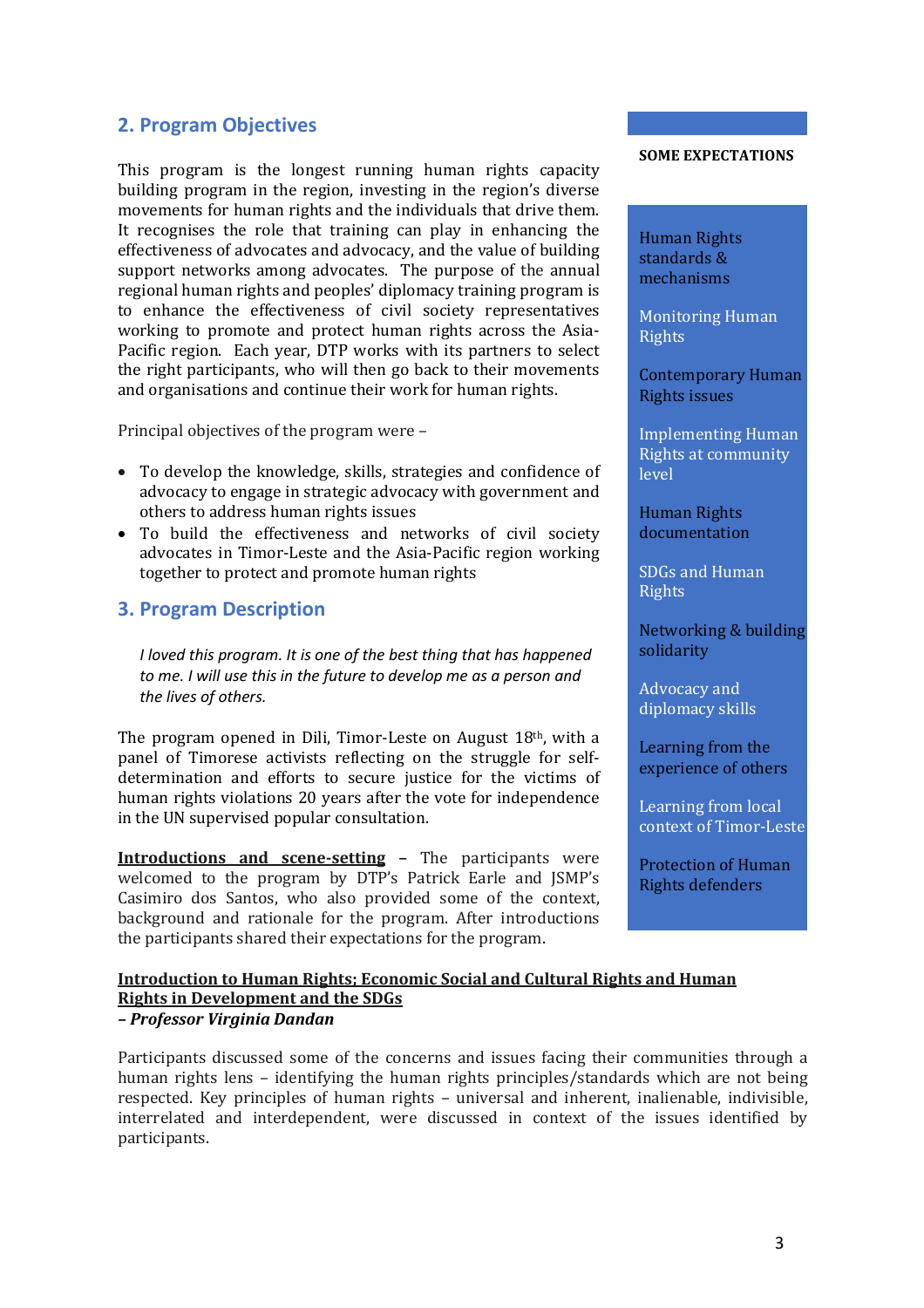Followed this introduction to human rights, Virginia focused on the International Covenant on Economic, Social and Cultural Rights (ICESCR) and the UN accountability and monitoring mechanisms – and the Human Rights Treaty Bodies in particular that have mandates relating to each of the nine core international human rights treaties.

Virginia also led the participants through sessions on human rights in development and the Sustainable Development Goals (SDGs). A practical exercise on the human rights-based approach to achieving the SDGs enabled participants to apply this approach to their contexts and identify the responsibilities of government and other stakeholders to human rights. Government obligations to *respect, protect* and *fulfil* human rights can be used to analyze gaps and identify priorities for action – prioritizing those "left behind".

#### **Introduction to Human Rights in the UN System – The Human Rights Council, The UN Special Procedures and the UPR** *– Anjet Lanting and Joshua Cooper*

These sessions provided participants with an overview of the United Nations human rights mechanisms and the avenues for bringing their issues to the UN. Participants developed their understanding of the different ways they could reference standards and engage mechanisms to support the work of human rights defenders (HRDs). Anjet also explained how Office of the High Commissioner for Human Rights OHCHR can assist CSOs and HRDs in their work.

Joshua's sessions focused on the opportunities afforded by government commitments and UN monitoring mechanisms to progress advocacy on human rights issues. The participants took part in a UPR role-play which involved them in preparing for and conducting a simulated UPR meeting. Joshua summarised the key steps for engagement that advocates should incorporate into their strategies – *Preparation; Integration; Consideration; Adoption; Implementation*

#### **Human Rights and Business** *– Patrick Earle*

Group discussions on corporate human rights abuses occurring in the participants' countries established some case studies for the sessions on Human Rights and Business. The "Protect, Respect and Remedy" framework of the UN Guiding Principles on Business and Human Rights was described and the groups applied the pillars to their case studies to discuss State and company responsibilities.

**Gender, the Rights of Women & CEDAW** *– Maria Manuela Leong Pereira* highlighted that women's rights are fundamental human rights which include the right to live free from violence, slavery, and discrimination; to be educated; to own property; to vote; and to earn a fair and equal wage. She outlined the key components of CEDAW and the three overarching principles – substantive equality, non-discrimination and state obligations. Manuela provided Timorese context and sited local examples to illustrate the importance of investing in strong women's organizations and movements and using the UN monitoring mechanisms.

**National Human Rights Institutions (NHRIs)** *– Benecia Magno* from the Provedoria for Human Rights and Justice (Timor Leste's NHRI) explained role of NHRIs as key national accountability, monitoring, grievance and promotion institutions. She noted the value of civil society organisations and HRDs in building relationships with their NHRIs

## **Advocacy and Lobbying – Strategies, Methodology, Techniques, Lessons and Tips –**



### *Yuyun Wahyuningrum, Joshua Cooper, Fernando da Costa, Ellene Sana*

A number of sessions were dedicated to developing advocacy skills and techniques. Experienced trainers (including DTP alumni) shared their diverse experience. They drew on the knowledge, experiences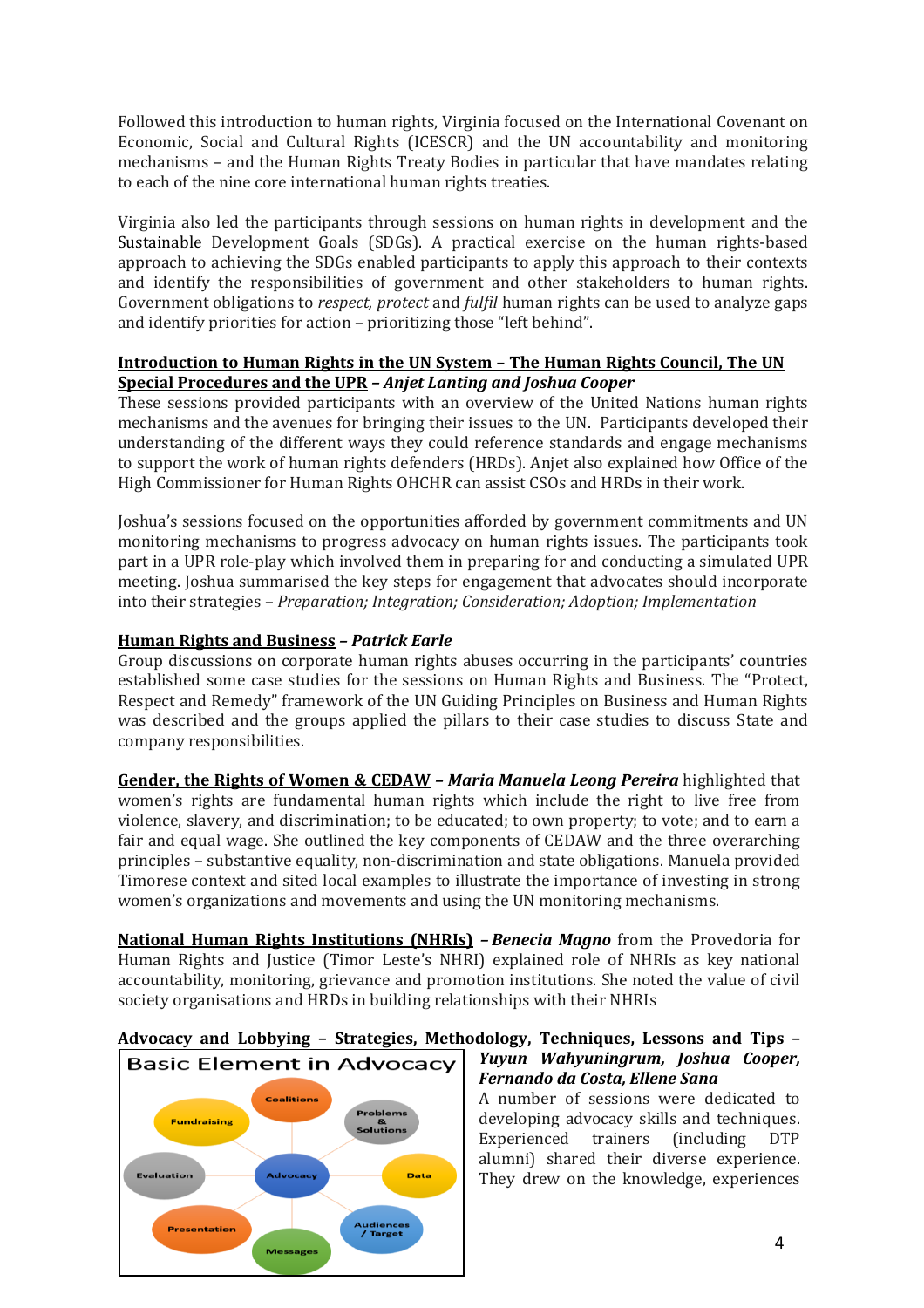and ideas of the group on how best to effect change and gave valuable insights into what works when building campaign/lobbying strategies.

**Video Advocacy –** *Arul Prakkash* from WITNESS provided practical skills and knowledge on using video as an advocacy tool – on storytelling, making effective films/videos, and on security issues around filming and using social media. As a practical exercise, participants selected an issue from the local community, record a video and post it on social media.

**Human Rights, the Environment and Climate Change –** *Joshua Cooper* presented on the Paris Agreement on Climate Change which aims to promote unified action on limiting temperature rise and strategies to deal with the impact of climate change. Joshua shared the inspirational story of Hokulea – the voyage in a replica ancient Polynesian canoe to collect and share Indigenous and global knowledge on protecting the environment.

**The UN Declaration on Human Rights Defenders –** *Sayeed Ahmed* from Frontline Defenders focused on providing practical steps for HRDs at risk. He elaborated on the UN Declaration on HRD, approved by all states in the UN General Assembly, and the mandate of

the UN Special Rapporteur on HRDs and practical tips on engaging with the UN SR to protect HRDs, and raise issues of concern.

**Human Rights in Foreign Policy and the Role of Diplomats – Dio Tobing,**  diplomat from the Embassy of the Netherlands in Jakarta, led a practical session on explaining the role of diplomats – what they can do for human rights, their limitations and how they engage with civil society. In a real-life lobbying exercise with Dio (roleplaying



as the ambassador of the Netherlands), participants prepared and presented their issues of concern. The session concluded with advice and feedback on engagement with diplomats.

**Self-Determination and Human Rights in Timor-Leste Today – Reflections on SOGI and other Challenges –** *Bella Galhos and Kerry Pither* shared personal reflections on the struggle for self-determination for Timor-Leste – from their perspectives of working together over many years to build solidarity and support in Canada for Timor Leste. They shared lessons from the challenges of making people care, of guiding effective solidarity action, and of making issues a political priority. Bella also reflected that despite women's courage and immense contribution in the struggle for independence they are still far from winning the battle for gender equality in today's Timor Leste. Bella's key message was to stick to one's principles and not be influenced by money or power.

**Resources and Rights – The Struggle for Timor-Leste's Oil** *–* DTP alumnus and civil society leader, *Juvinal Dias* led a session on Timor-Leste and its lost oil revenues. This has been a critical issue post-independence as the new nation struggles to meet the demands of development – funding health and education, ensuring employment and an adequate standard of living. Following years of advocacy in Timor Leste and internationally, a final resolution of the maritime boundary with Australia had just been signed, ensuring revenues from oil and gas reserves, but Timor Leste has been denied many years of income. Juvinal highlighted how determined and creative advocacy and international law was effective, including the first use of the dispute mechanism for the UN Convention on the Law of the Sea.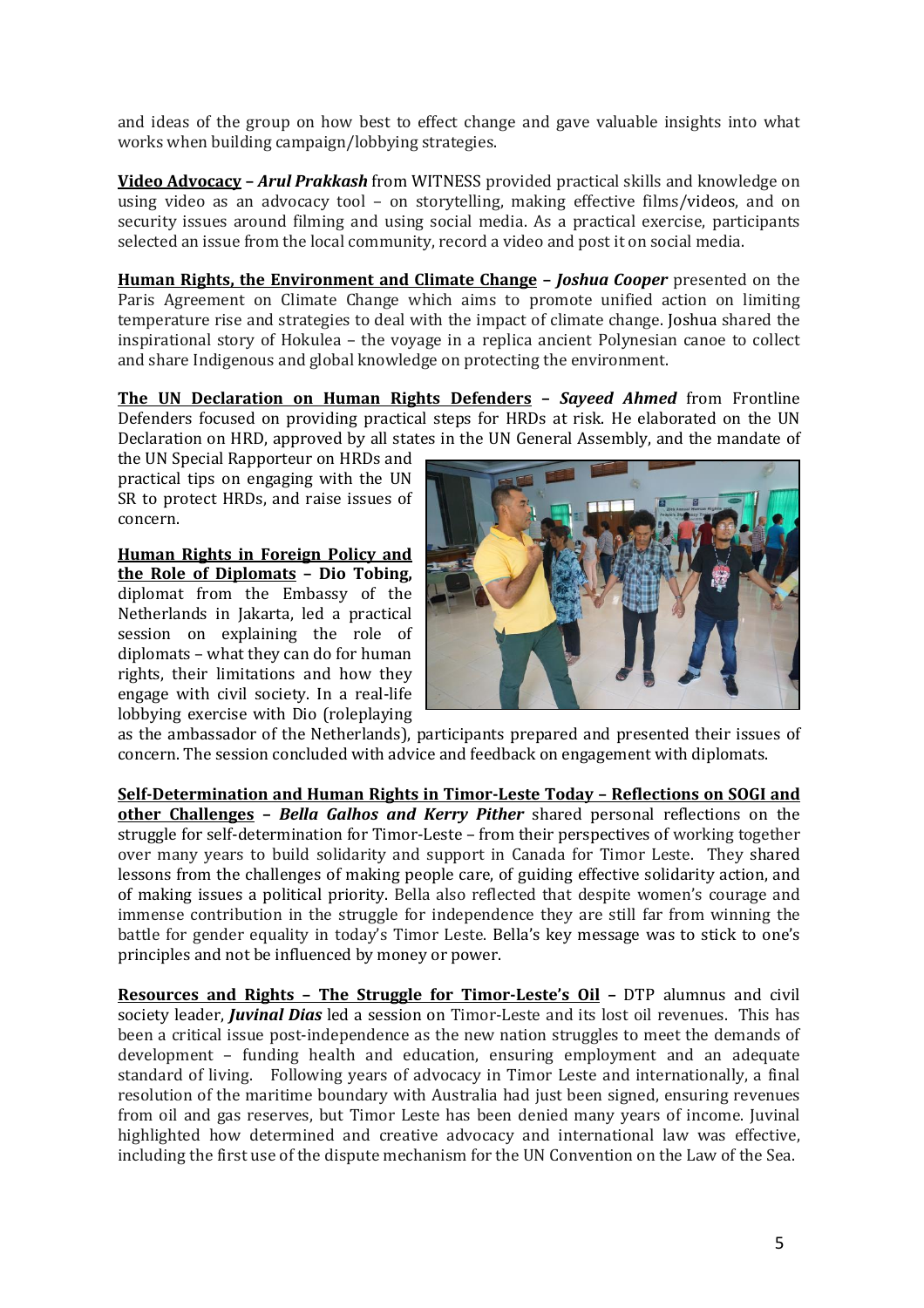#### **Reflections on the Struggle for Independence - Guided Tour of the Centro Nacional Chega! (CNC) –** *Hugo Fernandez*



An afternoon was spent at CNC/ Chega! (meaning: '*Enough'*) a powerful exhibition, telling the story of Timor Leste's struggle for de-colonization and self-determination. It is housed in the buildings and cells of the former Portuguese/Indonesian prison where political prisoners and resistance fighters were imprisoned and tortured. The exhibition tells the stories of the victims, and their struggle for justice, within the context of history, international politics and law. Following a tour of the exhibition, CNC

Director Hugo Fernandez provided the participants with an overview of the truth and reconciliation process in Timor Leste and reflected how the past can be used in practical human rights education for today's Timor-Leste.

#### **MASTER CLASS**

#### **Human Rights, Politics and Effective Advocacy in Today's World** *– José Ramos Horta*

José told the story of the struggle for self-determination for Timor-Leste and spoke about leadership. He pointed out that as leaders one needs to see and create opportunities and be focused on the end goal – and to achieve any goal one needs to 'believe' in the cause and persevere with wisdom. Integrity is critical when building movements and international solidarity. José urged for the need for peaceful and informed advocacy, drawing from the example of Timor-Leste in its struggle for independence and since. José encouraged the participants to use the information they had gained in the program and to be mindful of the role that the international law and UN system can play in supporting advocacy for change.

#### **SPECIAL SESSIONS**

#### **Experience sharing on leading the United Nations Mission in East Timor (UNAMET) – which oversaw the referendum of August 30, 1999 –** *Ian Martin*

Ian shared his reflections and experience leading UNAMET during the vote for self-determination also called the Popular Consultation in 1999. The mandate of the mission was to organise and conduct a popular consultation on the basis of a direct, secret and universal ballot, to ascertain whether the East Timorese people wanted a special autonomy for East Timor within Indonesia or to be independent. The mission included 240 unarmed international police.



There were 450,000 voters registered to vote and 91.6% voted. An overwhelming 78.6% voted for independence. Given the violence and intimidation before the ballot by militias funded and organised by the Indonesian military, Ian noted that they were surprised by how peaceful the actual voting day was. They had anticipated trouble after the ballot but did not expect the level of violence that occurred as militias targeted pro-independence activists and their families. Thousands were killed, and hundreds of thousands were forced to flee as the country was destroyed, while the UN was forced to temporarily evacuate before the subsequent UN mandated force arrived. Ian reflected on the resilience and courage of the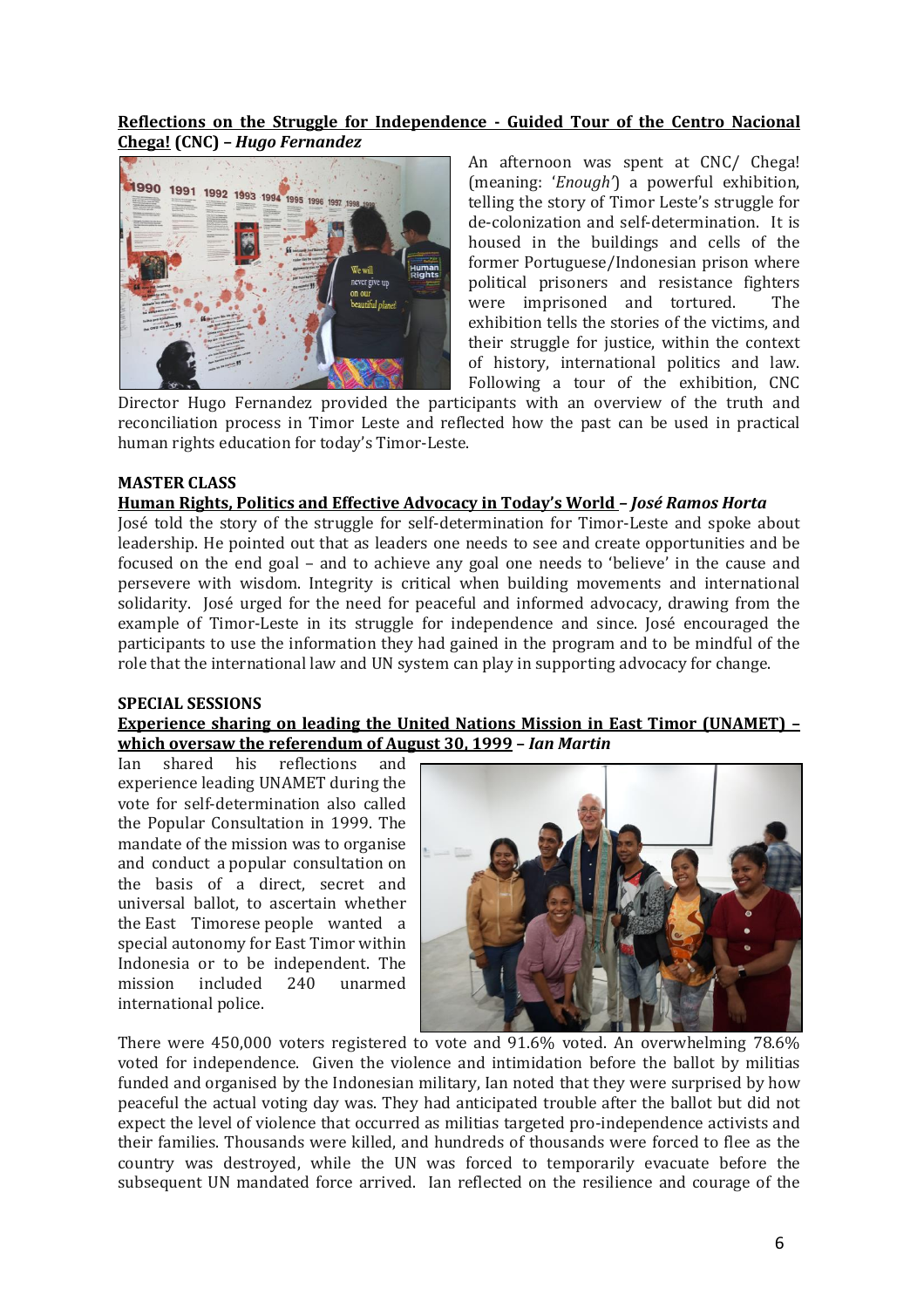Timorese and the importance of international solidarity that led to the vote. Timor-Leste is seen by the UN as a success story of the UN but many challenges remain for the Timorese.

**UN's Independent International Fact-Finding Mission (FFM) on Myanmar** *– Chris Sidoti* Chris spoke about the role and function of the UN's FFM on Myanmar, focused on the human rights violations associated with the mass expulsion of Myanmar's Rohingya ethnic minority and human rights violations in other conflict areas of Myanmar. Chris noted that Myanmar constitution is a race-based constitution as it defines citizens according to their race rather than their birth – which he believes is a fundamental problem. Chris explained the FFM's mandate, defined in a resolution of the UN Human Rights Council, and how it had gone about their work, gathering evidence from victims, survivors, witnesses and others. The question of whether a finding of genocide could be reached was discussed, as well as the politics of seeking action from the UN system, governments and business on the recommendations of their reports. The testimonies of survivors, backed by the reports of doctors, satellite imagery and other independent evidence, left no doubt about the responsibility of Myanmar's military and political leadership. Chris shared concern about the unwillingness of the international community, represented in the UN Security Council, to act and the FFM were therefore suggesting the UNGA act on the report and its recommendations. The FFM had also identified the links and leverage of some corporations to the military, and the role of social media, especially Facebook in spreading race hatred. Chris also highlighted the worsening plight of the over 700,000 Rohingya refugees in Bangladesh and the lack of any prospects that they will be able to either return home or be resettled.

### **4. Program Evaluation**

There were daily evaluations conducted with participants and facilitators which enabled issues to be raised and adjustments made to the program as it proceeded.

At the end of the program participants were asked to complete and anonymous end-ofprogram qualitative evaluation questionnaire - and this was followed by a final open group evaluation with participants sharing their reflections on the program. These were often very personal and deeply moving. Participants made strong friendships during the program.

The written evaluations reflected this oral session with 24 participants reporting that the program had fully met (or exceeded) their expectations and one participant reporting their expectations had only partially been met:

*It exceeded my expectations. It was more than what I had anticipated. I have learnt theory and practical skills*

*Basically, all my expectations like learning about advocacy skills, knowledge on human rights issues, security for HRD's and many more have been fullfilled throughout the training program*

All participants agreed they built their knowledge of the UN human rights standards and mechanisms.

*Before coming to DTP, my knowledge was limited to basic level i.e. UDHR and CRPD. Now I feel like I have extensive knowledge of the UN system and history.*

*I have gained more knowledge of international human rights law and principles. I also learnt the obligation to protect requires states to protect individuals and groups against human rights abuse*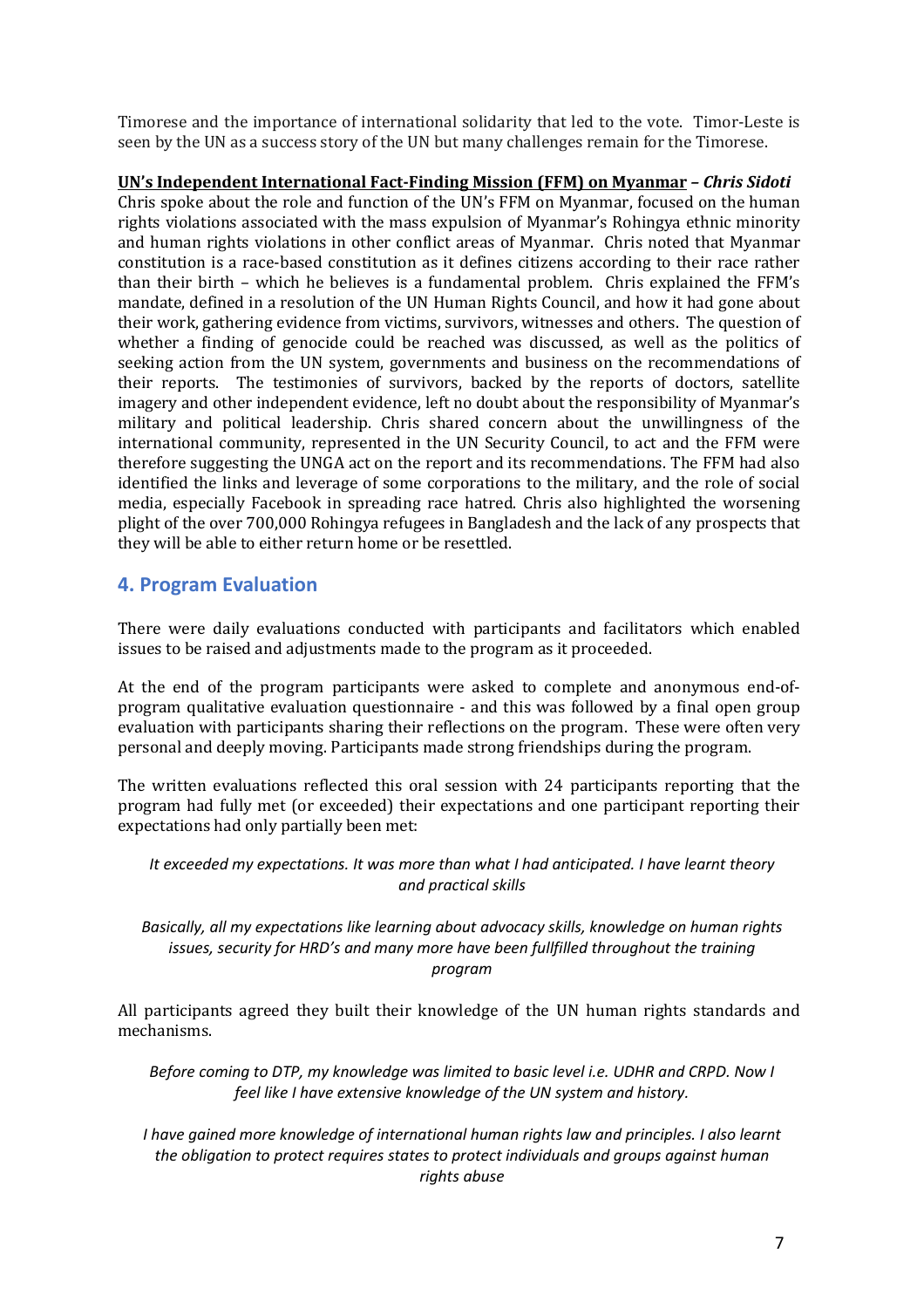*I loved this program. It is one of the best things that has happened to me. I will use this in the future to develop me as a person and the lives of others.*

*I entered the program with limited knowledge on HR international standards. After the program I and other participants talk about these principles during conversations… I have gained enough knowledge to be confident to talk about these theories…*

Some participants reflected that they would like the program to be longer, with breaks to enable reflection and consolidation of what they have learnt. Reflecting on program content, some participants suggested more content on access to justice, migration and refugees. Participants said that they will be able to apply the content of the training to their work, with many providing examples.

Some highlighted the value of building their connection with HRDs from across the region and the opportunity to build solidarity – which they believe is critical:

*… I was able to learn from other participants on their area of work, strategies used and possibilities of collaborating to address certain human rights issues.*

#### *Networking with other regional representatives was a huge highlight and greatly contributed to knowledge/skills transfer + embedding.*

There was also a call for greater representation from the Pacific.

The opportunity to learn from the struggle of Timor-Leste and its journey of peace and reconciliation, to learn from the Timorese involved, some of whom are still struggling for justice for past violations was clearly valued by the participants.

Participants therefore felt particularly privileged to be invited as guests to the official ceremonies marking the 20th Anniversary of the vote for independence.

Participants created a WhatsApp group and have continued to be active sharing updates, new resources and opportunities. DTP and program partners will use the platform to share news and to provide support to advocates if needed.

### **5. Reflections and Next Steps**

- **Program Location and Timing in Timor-Leste.** The 20th anniversary of the vote for independence made it a special time to hold this program on international human rights diplomacy in Timor-Leste. It is a moment in history for the Timorese and for the human rights and solidarity movement in Asia. It is inspiring for participants from Asia and the Pacific to learn what the Timorese achieved against all odds, and of the challenges they face today. The Timorese also commented that the lessons they shared were a way of giving back to the movements that had stood with them. *DTP will continue to organise this annual human rights defenders program in Timor-Leste at the time of the anniversary of the vote for independence.*
- **Building Partnerships.** FORUM-ASIA was formally incorporated as a program partner for the 29th Annual Program. The partnership builds on the strength of each organisation. FORUM-ASIA helps to enable mobilisation of its network to create the space and provide the opportunities for alumni to make use of the advocacy tools acquired through the training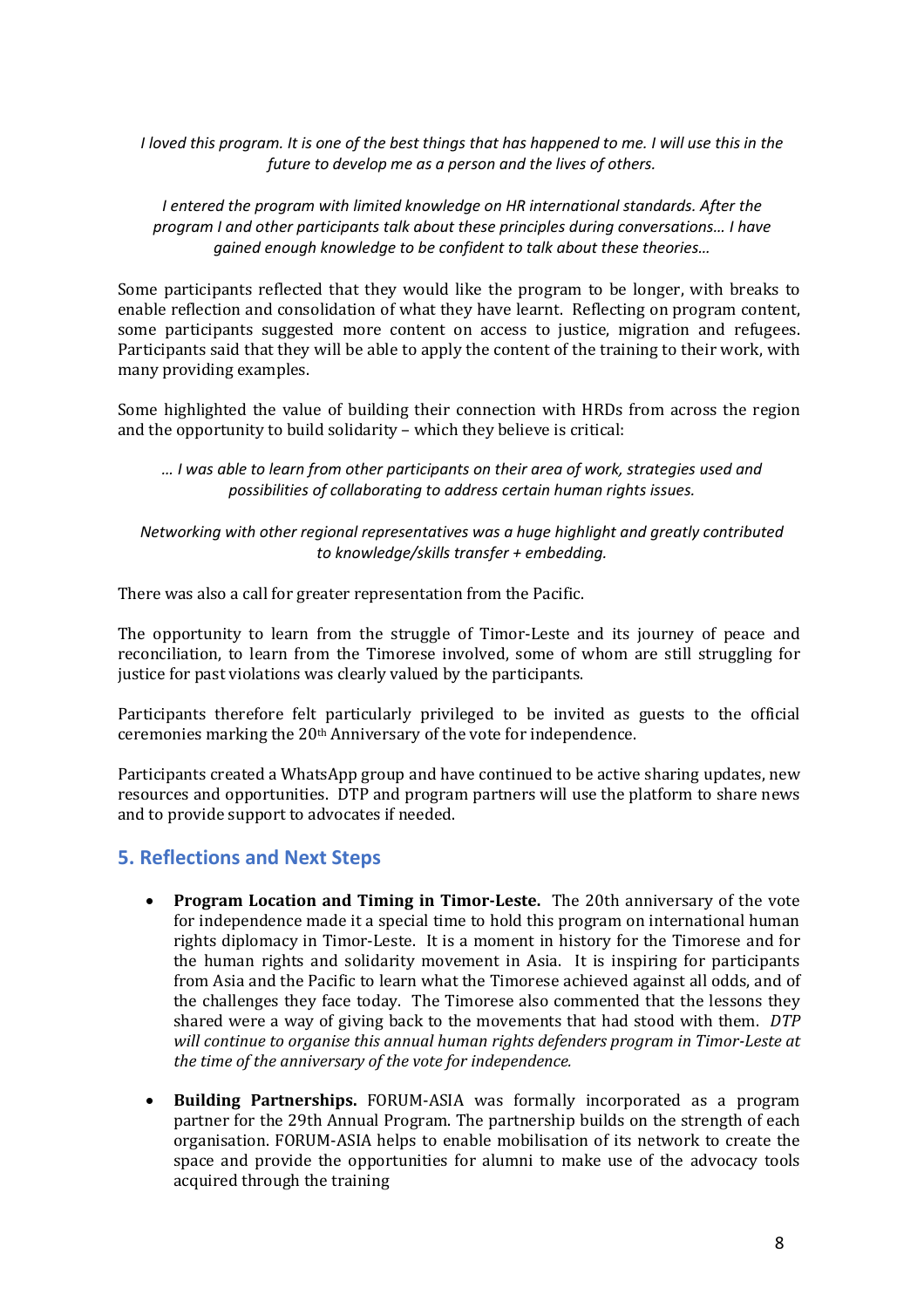- **Building Collaboration Across Asia and the Pacific.** Timor-Leste is unusual in having an Asian and Pacific identity. It is a good location to bring advocates from these two regions together. There was greater Pacific participation in this program than previously, but the program would have benefited from more representation from the Pacific. *DTP is discussing with partners in Asia (FORUM-ASIA, Migrant Forum in Asia, Asia Indigenous Peoples Pact) and in the Pacific (PIANGO) to make this annual program the core human rights capacity building program for Asia and the Pacific.*
- **Building Collaboration and Longer Term-Impact in Timor-Leste.** DTP greatly values its partnership with JSMP and recognises the need to discuss how the partnership, and the hosting of this major annual regional human rights defenders program in Timor-Leste can contribute more effectively to human rights movements in Timor-Leste. DTP notes also that this program involved more DTP alumni as trainers/facilitators than previous years. *DTP and JSMP will have discussions on a longer-term strategy of collaboration that will include reaching out to CNC and the new Human Rights Institute at the University of Timor Leste and the development of the DTP alumni network.*
- **The contribution of DTP alumni as trainers/facilitators.**At least five of the trainers/presenters on this program were alumni of previous DTP courses in Timor-Leste. Their contribution as pro-bono trainers is particularly welcome and appreciated. It is a practical expression of the movement building nature of this program, and of the community of human rights defenders and practitioners in Asia and the Pacific. *DTP will explore developing a DTP trainers network and will continue to grow the involvement of alumni as trainers.*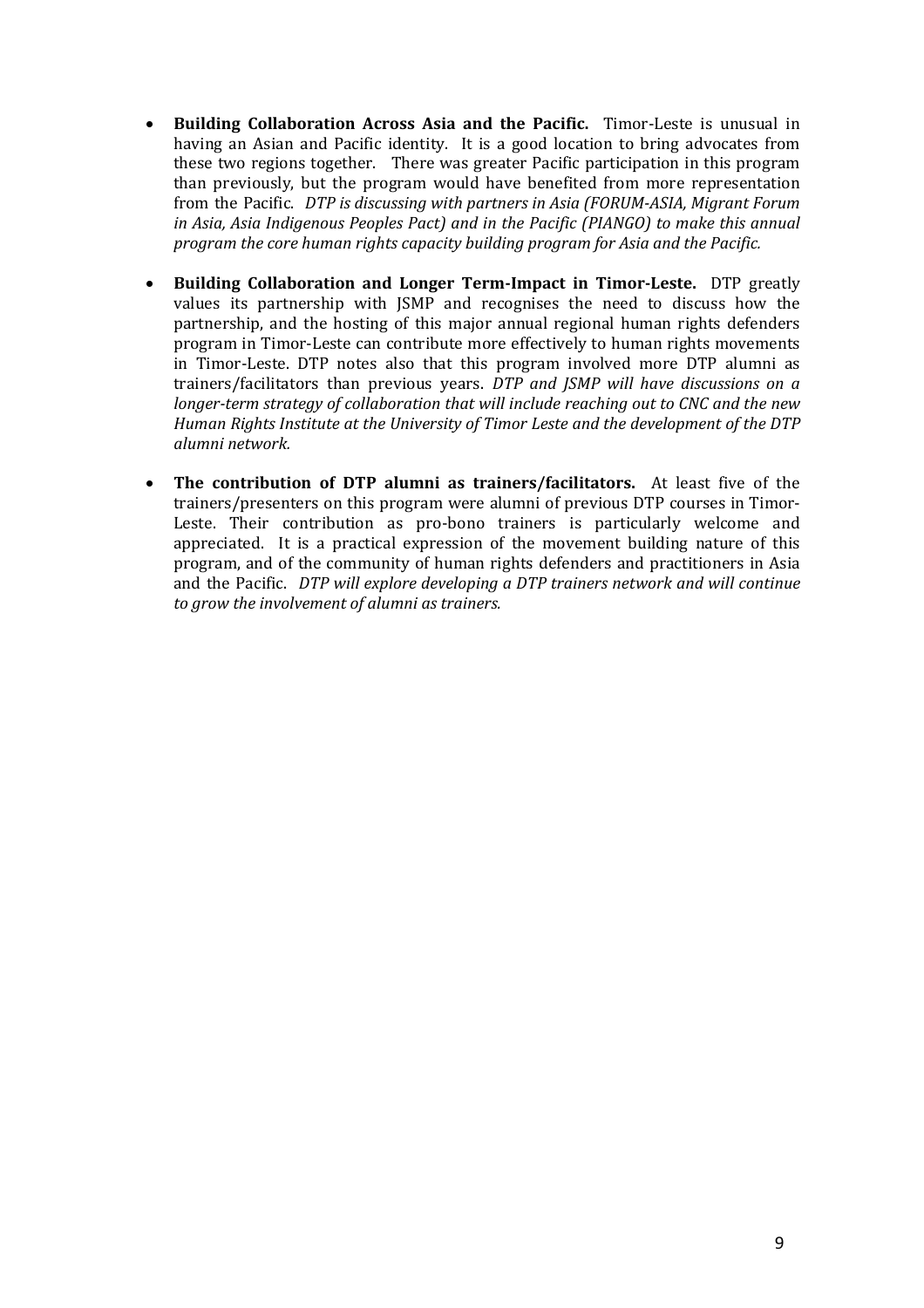# **Appendix 1: Program Partners**

**The Diplomacy Training Program (DTP)** is an independent non-governmental organisation (NGO) advancing human rights and empowering civil society in the region through quality education and training and the building of skills and capacity in NGOs. The DTP was founded in 1989 by José Ramos-Horta, the 1996 Nobel Peace Laureate and President of Timor-Leste. It is affiliated with the Faculty of Law at UNSW in Sydney. Since 1990 DTP has provided training to over 3000 community advocates and human rights defenders across the Asia-Pacific region.

**The Judicial System Monitoring Programme (JSMP**) is a Timorese led not-for-profit organisation working to improve the judicial and legislative systems in Timor-Leste. JSMP's mission is to advance and protect democracy, law, justice and human rights through court monitoring, legal education and advocacy. As JSMP is often the sole source of published case summaries, legal reporting and commentary in Timor-Leste, this is its main focus. Though, JSMP also conducts important legal research, analysis and law reform activities.

**Asian Forum for Human Rights and Development (FORUM-ASIA)** works to promote and protect human rights, including the right to development, through collaboration and cooperation among human rights organisations and defenders in Asia and beyond. FORUM-ASIA is committed to building a peaceful, just, equitable and ecologically sustainable community of peoples and societies in Asia, where all human rights of all individuals, groups and peoples – in particular, the poor, marginalised and discriminated – are fully respected and realised in accordance with internationally accepted human rights norms and standards.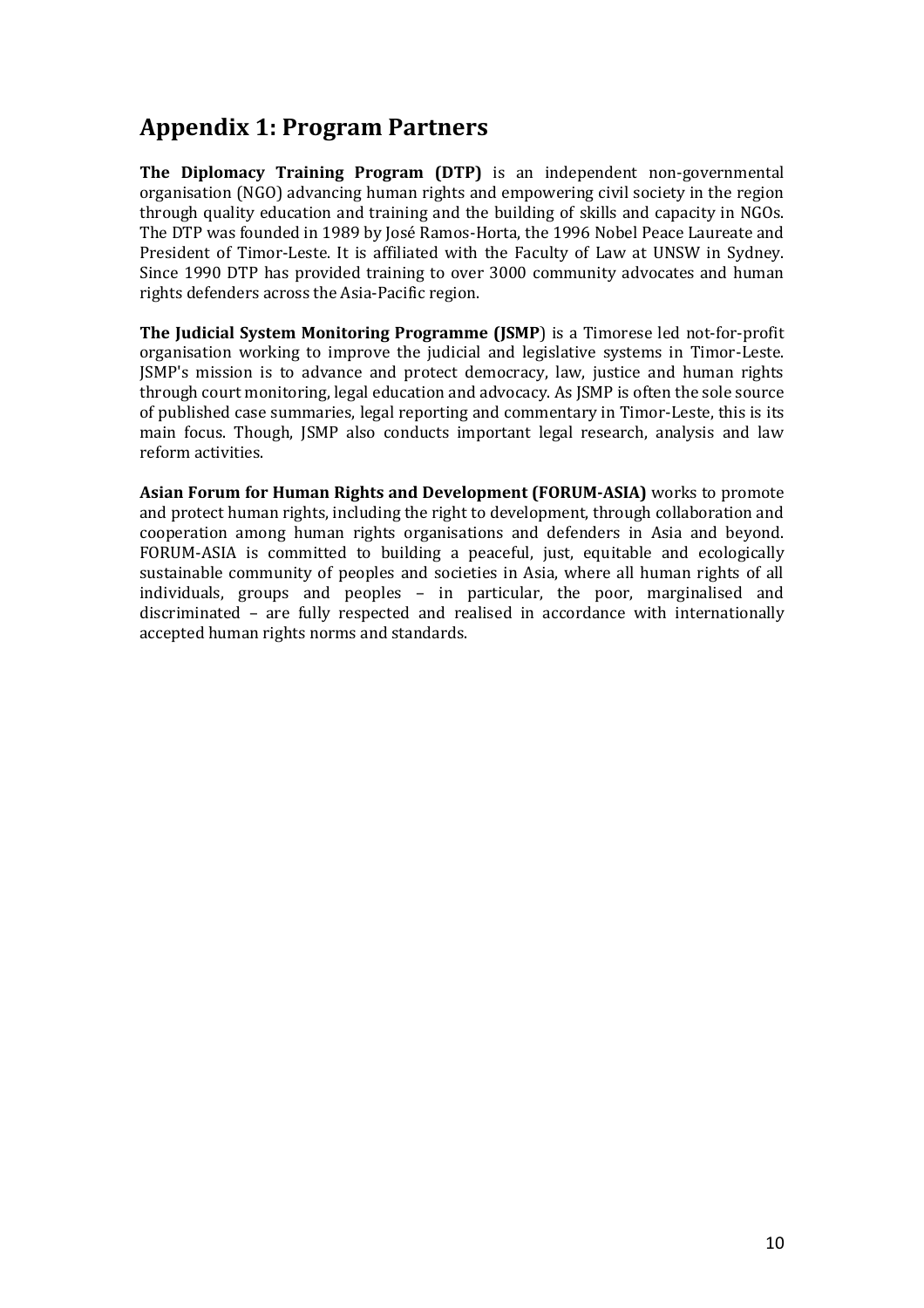**Appendix 2: Program Schedule**

`

# **DTP 29 th Annual Human Rights & Peoples' Diplomacy Training Program**

# **With FORUM-ASIA and Justice System Monitoring Project**

# **Timor-Leste 19 – 31 August 2019**

**FINAL PROGRAM SCHEDULE**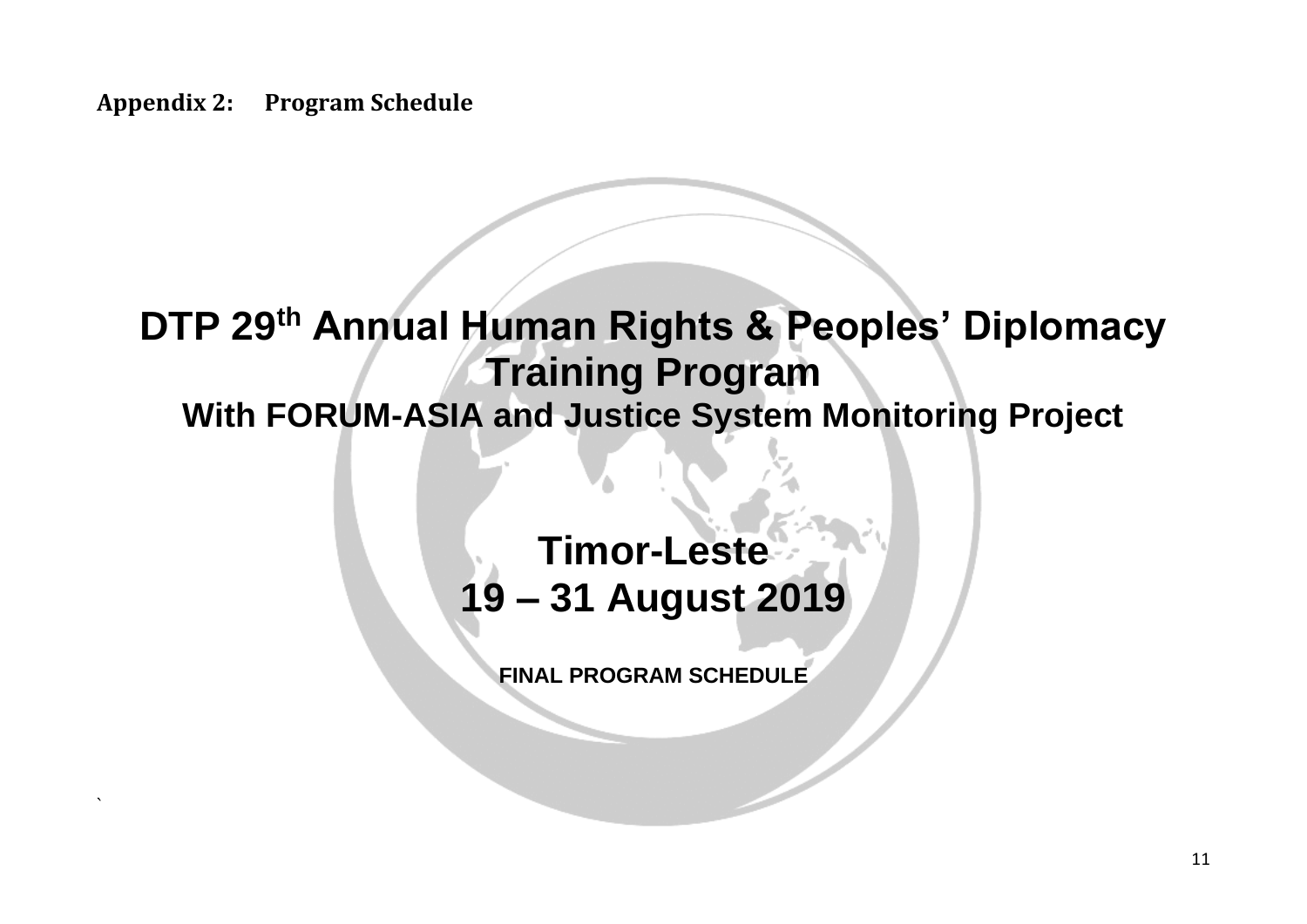| Week <sub>1</sub>               | August 19 - Monday                                                                                                                                                                                                                                              | August 20 - Tuesday                                                                                                                | August 21 - Wednesday                                                                                                                                                                                     | August 22 - Thursday                                                                                                | August 23 - Friday                                                                                                   | August 24 - Saturday    |
|---------------------------------|-----------------------------------------------------------------------------------------------------------------------------------------------------------------------------------------------------------------------------------------------------------------|------------------------------------------------------------------------------------------------------------------------------------|-----------------------------------------------------------------------------------------------------------------------------------------------------------------------------------------------------------|---------------------------------------------------------------------------------------------------------------------|----------------------------------------------------------------------------------------------------------------------|-------------------------|
| 8.30 to 9.00                    | Welcome and<br>Introductions:                                                                                                                                                                                                                                   | Recap & Participant<br>Presentations                                                                                               | Recap & Participant<br>Presentations                                                                                                                                                                      | Recap & Participant<br>Presentations                                                                                | Recap & Participant<br>Presentations                                                                                 | <b>Travel to Balibo</b> |
| Morning 1<br>9.00 to 10.30      | Opening Ceremony-<br>DTP 29th Annual Program<br>Keynote - Timor-Leste and<br>its Struggle for Self-<br>Determination &<br><b>Accountability for Past</b><br>Serous Human Rights<br>Violations - Panel<br>Casimiro dos Santos, Bella<br>Galhos, Gregory Saldanha | An Introduction to<br><b>Economic Social and</b><br><b>Cultural Rights &amp; State</b><br>Duties to Respect, Protect<br>and Fulfil | Human Rights in<br>Development and The SDGs                                                                                                                                                               | Resources and Rights-<br>The Struggle for Timor-Leste's Oil<br>Another Story of Advocacy and<br>International Law   | Human Rights Advocacy and the<br>Media - Building Media<br><b>Strategies</b>                                         |                         |
| <b>Facilitated</b>              | DTP/JSMP                                                                                                                                                                                                                                                        | Professor Virginia Dandan                                                                                                          | Professor Virginia Dandan                                                                                                                                                                                 | Juvinal Dias                                                                                                        | Alberico Junior                                                                                                      |                         |
| Break 10:30-45                  |                                                                                                                                                                                                                                                                 |                                                                                                                                    |                                                                                                                                                                                                           |                                                                                                                     |                                                                                                                      |                         |
| <b>Morning 2</b><br>10:45-12:30 | <b>Introductory Session:</b><br>Introductions and<br><b>Expectations, Course</b><br>Outline and materials.<br>Logistics<br>Local Orientation                                                                                                                    | Understanding Economic,<br>Social and Cultural Rights -<br>The General Comments                                                    | - Practical Exercise                                                                                                                                                                                      | Human Rights and Business - the<br>Responsibilities of the Private<br>Sector and the Challenge of<br>Accountability | Human Rights Protection at the<br>National Level - The Role of<br><b>NHRIS</b>                                       |                         |
| <b>Facilitated</b>              | DTP/JSMP                                                                                                                                                                                                                                                        | Professor Virginia Dandan                                                                                                          | Professor Virginia Dandan                                                                                                                                                                                 | Patrick Earle                                                                                                       | Mana Benecia Magno                                                                                                   |                         |
| Lunch 12:30-1.40                |                                                                                                                                                                                                                                                                 |                                                                                                                                    |                                                                                                                                                                                                           |                                                                                                                     |                                                                                                                      | Free Time               |
| $1.40 - 2.00$                   |                                                                                                                                                                                                                                                                 | <b>Participant Presentations</b>                                                                                                   | <b>Participant Presentations</b>                                                                                                                                                                          | <b>Participant Presentations</b>                                                                                    | <b>Participant Presentations</b>                                                                                     |                         |
| Afternoon 1<br>2:00-3:30        | The human rights issues<br>where we live $-$ sharing<br>the issues of concern -<br><b>Practical Exercise</b>                                                                                                                                                    | Human Rights and UN<br>Accountability and<br>Monitoring Mechanisms-<br>Human Rights Treaty<br><b>Bodies</b>                        | Commission for Reception,<br>Truth and Reconciliation -<br><b>Guided Tour &amp; Reflections</b><br>on the Struggle for<br>Independence -Building<br>International Solidarity,<br>Peace and Reconciliation | Gender and The Rights of<br>Women - CEDAW                                                                           | OHCHR and Human rights in the<br>UN System - The Human Rights<br>Council, The UN's Special<br>Procedures and the UPR |                         |
| <b>Facilitated</b>              | <b>DTP</b>                                                                                                                                                                                                                                                      | Professor Virginia Dandan                                                                                                          | Hugo Fernandez, CNC                                                                                                                                                                                       | Maria Manuela Leong Pereira                                                                                         | Anjet Lanting - OHCHR                                                                                                |                         |
| Break 3:30-3:45                 |                                                                                                                                                                                                                                                                 |                                                                                                                                    |                                                                                                                                                                                                           |                                                                                                                     |                                                                                                                      |                         |
| Afternoon 2<br>3:45-5:30        | Introduction to Human<br>Rights -<br>The Universal Declaration<br>of Human Rights and<br>International Bill of Rights                                                                                                                                           | <b>Preparing NGO Parallel</b><br>Reports to the Treaty<br><b>Bodies - Practical Exercise</b>                                       | CNC Panel - Timor-Leste's<br>Struggle for Human Rights -<br>Justice<br>Visit to Santa Cruz Cemetery<br>- Site of the Dili Massacre                                                                        | Advocacy and Lobbying -<br><b>Influencing Strategies</b>                                                            | Human Rights, Politics and<br>Effective Advocacy in Today's<br>World<br>Masterclass with<br>Jose Ramos Horta         |                         |
| <b>Facilitated</b>              | Virginia Dandan                                                                                                                                                                                                                                                 | Professor Virginia Dandan                                                                                                          | Hugo Fernandez, CNC                                                                                                                                                                                       | Fernando da Costa - Oxfam                                                                                           |                                                                                                                      |                         |
|                                 | Diary Exercise                                                                                                                                                                                                                                                  | Diary Exercise                                                                                                                     | Diary Exercise                                                                                                                                                                                            | Diary Exercise                                                                                                      | Diary Exercise                                                                                                       |                         |
| Evening                         | <b>Welcome Dinner-</b>                                                                                                                                                                                                                                          | Dinner Out                                                                                                                         | <b>Cultural Night</b>                                                                                                                                                                                     | Evening Discussion: The UN's<br>FFM on Myanmar - Chris Sidoti                                                       | Movie Night - Balibo                                                                                                 |                         |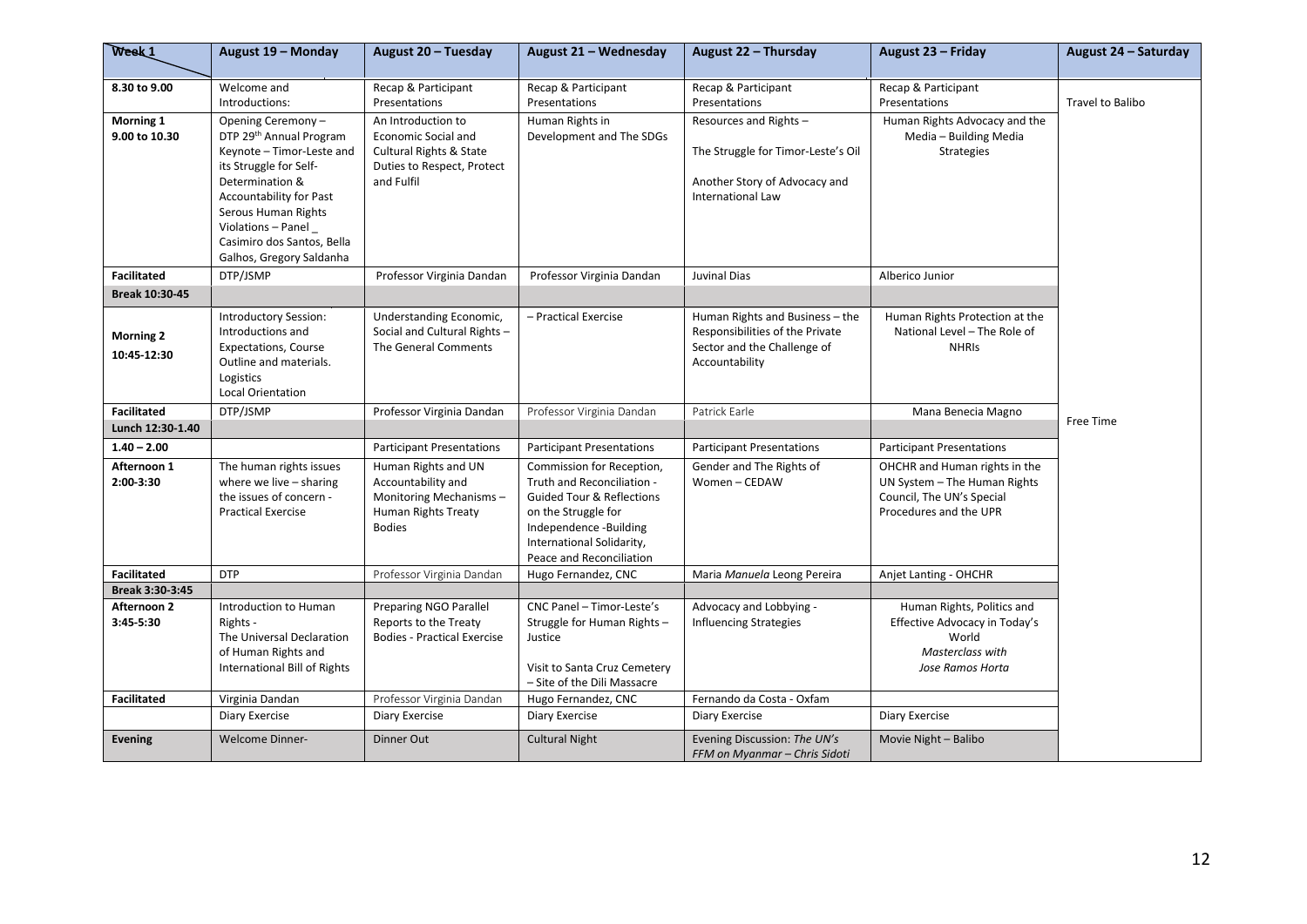| <b>WEEK2</b>                    | August 25 - Sunday                                                                                                             | August 26 - Monday                                                                | August 27 - Tuesday                  | August 28 -<br>Wednesday                                                                               | August 29 - Thursday                                                                                      | August 30 - Friday                                                                                                           | August 31 - Saturday                                                                                                                                                                                  |
|---------------------------------|--------------------------------------------------------------------------------------------------------------------------------|-----------------------------------------------------------------------------------|--------------------------------------|--------------------------------------------------------------------------------------------------------|-----------------------------------------------------------------------------------------------------------|------------------------------------------------------------------------------------------------------------------------------|-------------------------------------------------------------------------------------------------------------------------------------------------------------------------------------------------------|
| $8:30 - 9:00am$                 |                                                                                                                                | Recap & Participant<br>Presentations                                              | Recap & Participant<br>Presentations | Return to Dili                                                                                         | Recap & Participant Presentations<br>Self-Determination and Human                                         | Recap & Participant<br>Presentations<br>Visit from Ellene Sana, CMA                                                          | Recap & Participant<br>Presentations                                                                                                                                                                  |
| Morning 1<br>9:00-10:30         | Seeking Justice 20<br>Years after the<br>Referendum Meeting-<br>Meeting with<br>Victims/Survivors                              | The Declaration on Human<br><b>Rights Defenders</b>                               | Video Advocacy                       |                                                                                                        | Rights in Timor-Leste - Reflections<br>on SOGI and other Challenges                                       | Bringing it all together - The<br>DTP Human Rights Quiz                                                                      | Regional Mechanisms for<br>Human Rights in Asia &<br>Pacific - Lessons from<br><b>ASEAN and AICHR</b>                                                                                                 |
| Trainer(s)                      |                                                                                                                                | Sayeed Ahmed - Frontline                                                          | Prakkash - WITNESS                   |                                                                                                        | Bella Galhos & Kerry Pither                                                                               | DTP, Ellen Sana, Joshua<br>Cooper                                                                                            | Yuyun Wahyuningrum<br><b>AICHR</b>                                                                                                                                                                    |
| Break 10:30-45                  |                                                                                                                                |                                                                                   |                                      |                                                                                                        |                                                                                                           |                                                                                                                              |                                                                                                                                                                                                       |
| <b>Morning 2</b><br>10:45-12:30 |                                                                                                                                | Defending the Defenders-<br>Introduction to Basic Safety<br>and Security for HRDs | Video Advocacy                       | Return to Dili                                                                                         | Building International Solidarity for<br>Human Rights Today - Lessons<br>from Timor-Leste's Struggle      | Lobbying - Strategies,<br>Methodology, Techniques,<br>Lessons and Tips                                                       | <b>UPR Role Play Preparations</b>                                                                                                                                                                     |
| Trainer(s)                      |                                                                                                                                | Prakkash - WITNESS<br>Sayeed Ahmed - Frontline                                    | Prakkash - WITNESS                   |                                                                                                        | Patrick Walsh                                                                                             | Yuyun Wahyuningrum &<br>Joshua Cooper                                                                                        | Joshua Cooper                                                                                                                                                                                         |
| Lunch 12:30-1.40                |                                                                                                                                |                                                                                   |                                      |                                                                                                        |                                                                                                           |                                                                                                                              |                                                                                                                                                                                                       |
| $1.40 - 2.00$                   |                                                                                                                                | <b>Participant Presentations</b>                                                  | <b>Participant Presentations</b>     | Participant<br>Presentations                                                                           | <b>Participant Presentations</b>                                                                          |                                                                                                                              | <b>Participant Presentations</b>                                                                                                                                                                      |
| Afternoon 1<br>2:00-3:30        |                                                                                                                                | Video Advocacy                                                                    | Video Advocacy                       | Human Rights in<br>Foreign Policy and<br>the Role of<br>Diplomats:<br>Netherlands - Dio<br>Tobing      | Human Rights and the Rights of<br>Indigenous Peoples - Indigenous<br>peoples in the UN System             | Lobbying - Strategies,<br>Methodology, Techniques,<br>Lessons and Tips<br>Q & A & Discussion                                 | <b>UPR Role Play</b>                                                                                                                                                                                  |
| Trainer(s)                      | Free Time                                                                                                                      | Prakkash - WITNESS                                                                | Prakkash - WITNESS                   |                                                                                                        | Joshua Cooper                                                                                             | Yuyun Wahyuningrum &<br>Joshua Cooper                                                                                        | Joshua Cooper                                                                                                                                                                                         |
| Break 3:30-3:45                 |                                                                                                                                |                                                                                   |                                      |                                                                                                        |                                                                                                           |                                                                                                                              |                                                                                                                                                                                                       |
| Afternoon 2<br>3:45-5:30        |                                                                                                                                | Video Advocacy                                                                    | Video Advocacy                       | Practical<br>Engagement<br>Exercise - Diplomats<br>and Peoples'<br><b>Diplomats</b>                    | Human Rights, the Environment<br>and Climate Change - Engaging<br>with and Using the Global<br>Frameworks | UPR - An introduction and<br>overview<br>The UPR Role Play                                                                   | <b>Feedback and Evaluations</b><br><b>Closing Ceremony</b><br>Roel van der Veen (Head of<br><b>Political Affairs)</b><br>H.E. Abel Guterres, Timor-<br>Leste Ambassador to<br>Australia (DTP alumnus) |
| Trainer(s)                      |                                                                                                                                | Prakkash - WITNESS                                                                | Prakkash - WITNESS                   |                                                                                                        | Joshua Cooper                                                                                             | Joshua Cooper                                                                                                                | <b>DTP</b>                                                                                                                                                                                            |
|                                 |                                                                                                                                | <b>Diary Exercise</b>                                                             | Diary Exercise                       | <b>Diary Exercise</b>                                                                                  | Diary Exercise                                                                                            |                                                                                                                              | <b>Closing Ceremony</b>                                                                                                                                                                               |
| <b>Evening</b>                  | <b>Dinner and Discussion</b><br>with Ian Martin-<br><b>Reflections on UNTAET</b><br>and the UN in post-<br>conflict situations |                                                                                   |                                      | Book Launch - Pat<br>Walsh-Dinner-<br>5.30pm lan<br>Martin/Patrick<br>Burgess (AJAR -<br>Event) - Film | Public Solidarity Concert in Dili-<br>with Solidarity Groups                                              | 20 <sup>th</sup> Anniversary of the<br>Popular Consultation and Vote<br>for Independence - Official<br>Ceremony at Tasi Tolo | Solidarity party at JSMP                                                                                                                                                                              |